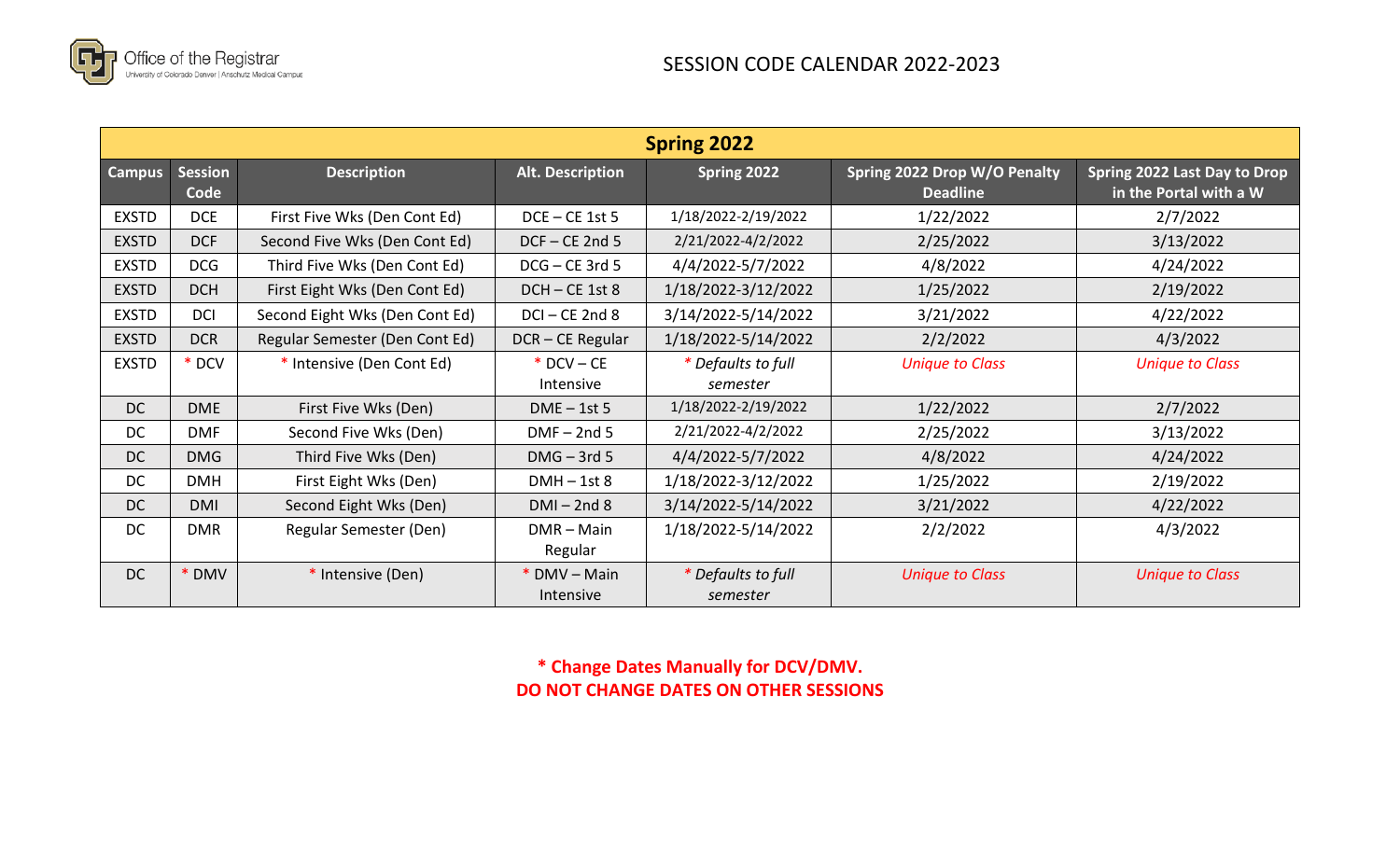

| <b>SUMMER 2022</b> |                        |                                |                         |                                |                                                 |                                                        |
|--------------------|------------------------|--------------------------------|-------------------------|--------------------------------|-------------------------------------------------|--------------------------------------------------------|
| <b>Campus</b>      | <b>Session</b><br>Code | <b>Description</b>             | <b>Alt. Description</b> | Summer 2022                    | Summer 2022 Drop W/O Penalty<br><b>Deadline</b> | Summer 2022 Last Day to<br>Drop in the Portal with a W |
| <b>EXSTD</b>       | <b>DCA</b>             | First Four Wks (Den Cont Ed)   | D-CE1st 4               | $6/06/2022 - 7/02/2022$        | 6/09/2022                                       | 6/21/2022                                              |
| <b>EXSTD</b>       | DCB                    | Second Four Wks (Den Cont Ed)  | D-CE 2nd 4              | $7/05/2022 - 7/30/2022$        | 7/08/2022                                       | 7/20/2022                                              |
| <b>EXSTD</b>       | <b>DCR</b>             | Regular Semester (Den Cont Ed) | D-CE Reglr              | $6/06/2022 - 7/30/2022$        | 6/14/2022                                       | 7/10/2022                                              |
| <b>EXSTD</b>       | * DCV                  | * Intensive (Den Cont Ed)      |                         | * Defaults to full             | <b>Unique to Class</b>                          | <b>Unique to Class</b>                                 |
|                    |                        |                                | * D-CE Intsv            | semester                       |                                                 |                                                        |
| <b>EXSTD</b>       | <b>DCY</b>             | Maymester (Den Cont Ed)        | D-CE May                | $5/16/2022 - 6/02/2022$        | 5/17/2022                                       | 5/26/2022                                              |
| DC                 | <b>DMA</b>             | First Four Wks (Den)           | D-1st4 Wks              | $6/06/2022 - 7/02/2022$        | 6/09/2022                                       | 6/21/2022                                              |
| DC.                | <b>DMB</b>             | Second Four Wks (Den)          | D-2nd4 Wks              | 7/05/2022 - 7/30/2022          | 7/08/2022                                       | 7/20/2022                                              |
| <b>DC</b>          | <b>DMR</b>             | Regular Semester (Den)         | D-Regular               | $6/06/2022 - 7/30/2022$        | 6/14/2022                                       | 7/10/2022                                              |
| DC                 | <b>DMV</b>             | * Intensive (Den)              | * D-Intnsy              | * Defaults to full<br>semester | <b>Unique to Class</b>                          | <b>Unique to Class</b>                                 |
| <b>DC</b>          | <b>DMY</b>             | Maymester (Den)                | D-Maymstr               | $5/16/2022 - 6/02/2022$        | 5/17/2022                                       | 5/26/2022                                              |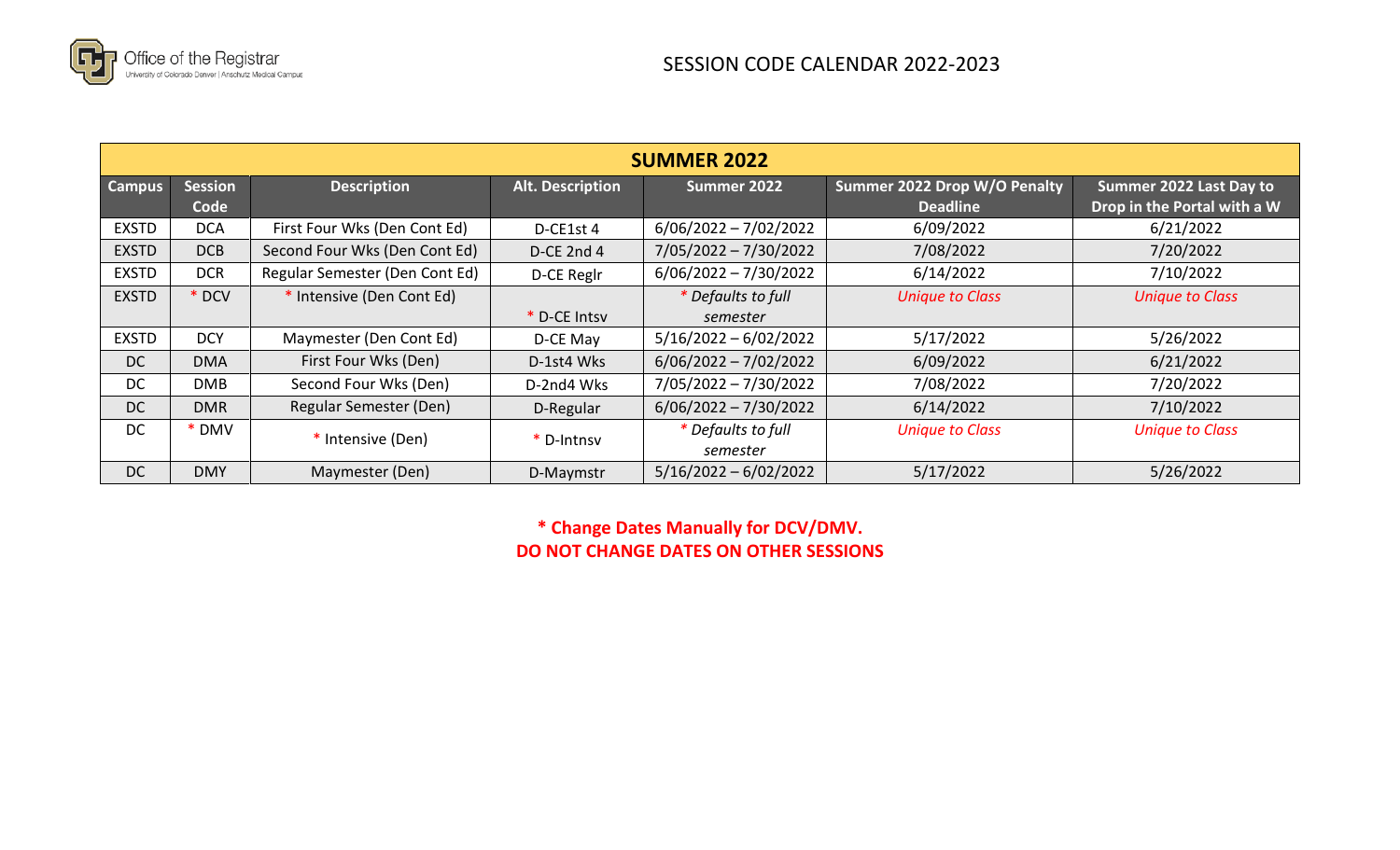

| <b>FALL 2022</b> |                        |                                |                           |                                |                                               |                                                      |
|------------------|------------------------|--------------------------------|---------------------------|--------------------------------|-----------------------------------------------|------------------------------------------------------|
| <b>Campus</b>    | <b>Session</b><br>Code | <b>Description</b>             | <b>Alt. Description</b>   | <b>Fall 2022</b>               | Fall 2022 Drop W/O Penalty<br><b>Deadline</b> | Fall 2022 Last Day to Drop in<br>the Portal with a W |
| <b>EXSTD</b>     | <b>DCE</b>             | First Five Wks (Den Cont Ed)   | $DCE - CE$ 1st 5          | 8/22/2022-09/24/2022           | 8/26/2022                                     | 9/10/2022                                            |
| <b>EXSTD</b>     | <b>DCF</b>             | Second Five Wks (Den Cont Ed)  | $DCF - CE$ 2nd 5          | 9/26/2022-10/29/2022           | 9/30/2022                                     | 10/15/2022                                           |
| <b>EXSTD</b>     | <b>DCG</b>             | Third Five Wks (Den Cont Ed)   | DCG-CE 3rd 5              | 10/31/2022-12/17/2022          | 11/04/2022                                    | 11/19/2022                                           |
| <b>EXSTD</b>     | <b>DCH</b>             | First Eight Wks (Den Cont Ed)  | DCH-CE 1st 8              | 8/22/2022-10/15/2022           | 8/29/2022                                     | 9/22/2022                                            |
| <b>EXSTD</b>     | <b>DCI</b>             | Second Eight Wks (Den Cont Ed) | DCI-CE 2nd 8              | 10/17/2022-12/17/2022          | 10/24/2022                                    | 11/17/2022                                           |
| <b>EXSTD</b>     | <b>DCR</b>             | Regular Semester (Den Cont Ed) | DCR-CE Regular            | 8/22/2022-12/17/2022           | 9/07/2022                                     | 10/30/2022                                           |
| <b>EXSTD</b>     | * DCV                  | * Intensive (Den Cont Ed)      | $*$ DCV – CE<br>Intensive | * Defaults to full<br>semester | <b>Unique to Class</b>                        | <b>Unique to Class</b>                               |
| DC               | <b>DME</b>             | First Five Wks (Den)           | $DME - 1st$ 5             | 8/22/2022-09/24/2022           | 8/26/2022                                     | 9/10/2022                                            |
| <b>DC</b>        | <b>DMF</b>             | Second Five Wks (Den)          | $DMF - 2nd5$              | 9/26/2022-10/29/2022           | 9/30/2022                                     | 10/15/2022                                           |
| DC               | <b>DMG</b>             | Third Five Wks (Den)           | $DMG - 3rd 5$             | 10/31/2022-12/17/2022          | 11/04/2022                                    | 11/19/2022                                           |
| DC               | <b>DMH</b>             | First Eight Wks (Den)          | $DMH - 1st8$              | 8/22/2022-10/15/2022           | 8/29/2022                                     | 9/22/2022                                            |
| DC               | <b>DMI</b>             | Second Eight Wks (Den)         | $DMI - 2nd8$              | 10/17/2022-12/17/2022          | 10/24/2022                                    | 11/17/2022                                           |
| <b>DC</b>        | <b>DMR</b>             | Regular Semester (Den)         | $DMR - Main$<br>Regular   | 8/22/2022-12/17/2022           | 9/07/2022                                     | 10/30/2022                                           |
| <b>DC</b>        | <b>DMV</b>             | * Intensive (Den)              | * DMV – Main<br>Intensive | * Defaults to full<br>semester | <b>Unique to Class</b>                        | <b>Unique to Class</b>                               |